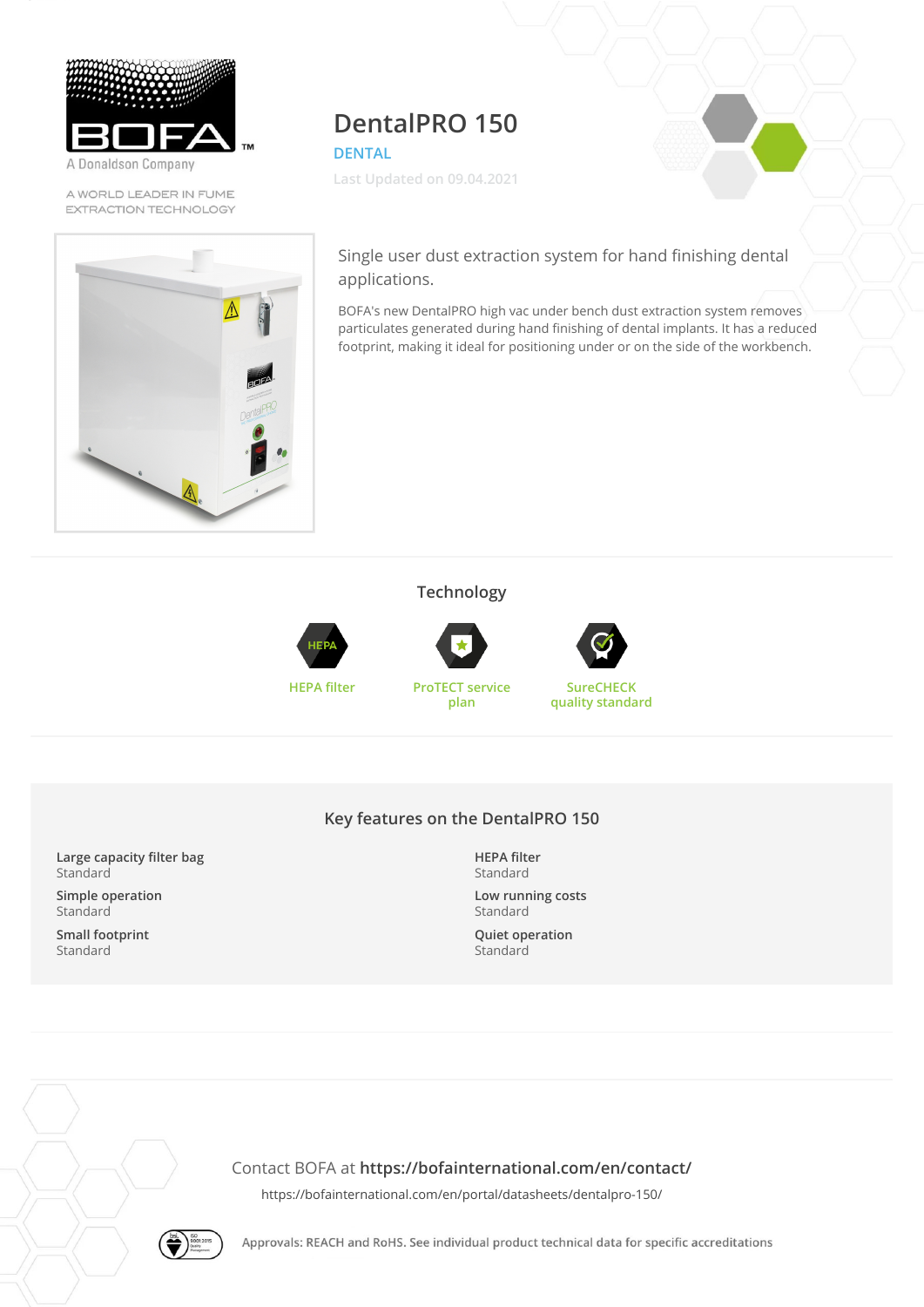

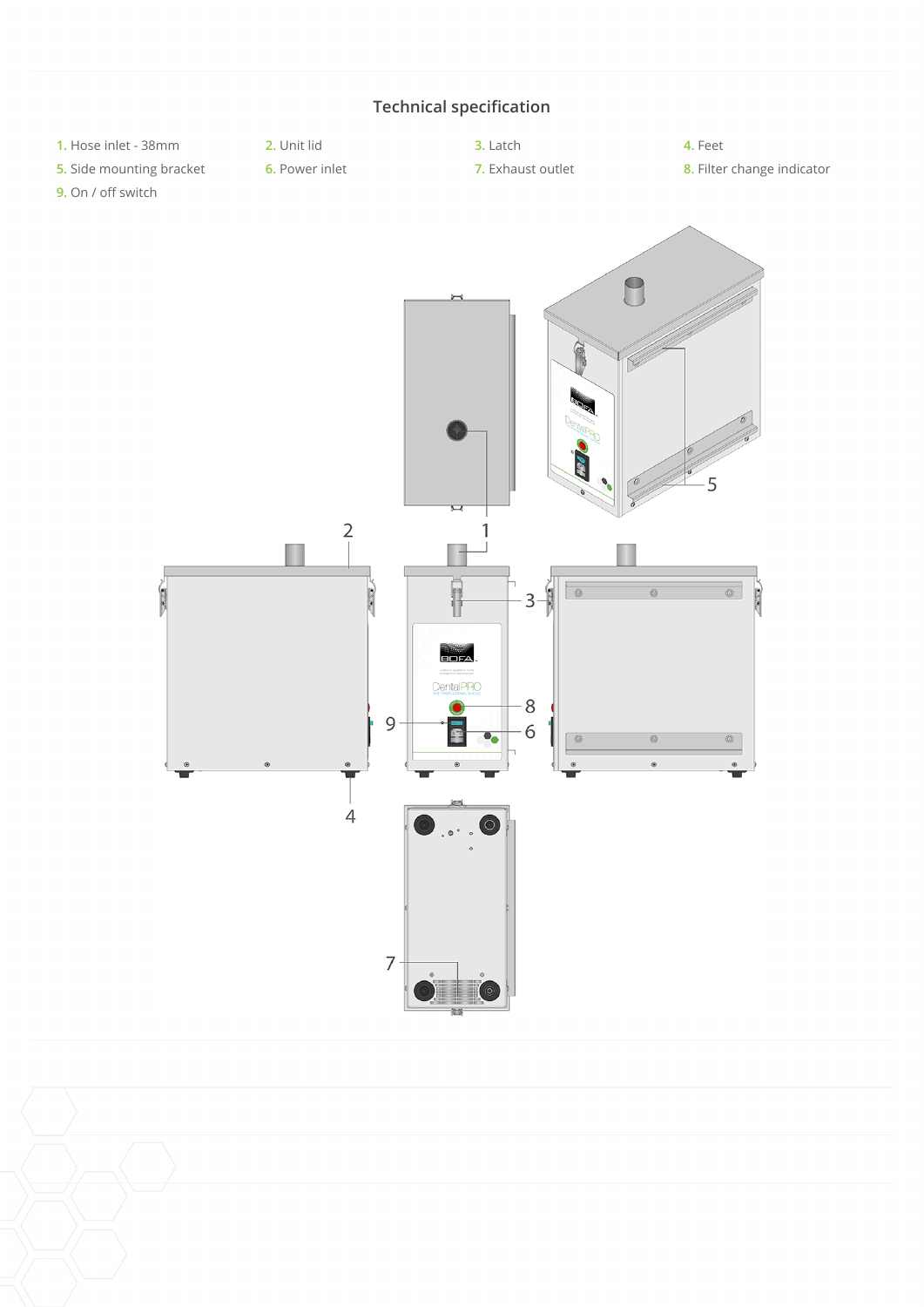## **Airflow through filters**



Pre-filter

HEPA filter

Particulate

Contaminated air

Clean air



#### **Technical data**

| 19911119919999         |                                                                     |                                      |  |  |
|------------------------|---------------------------------------------------------------------|--------------------------------------|--|--|
|                        | EU                                                                  | US.                                  |  |  |
| <b>Dimensions</b>      | 465 x 222 x 430mm                                                   | 18.3 x 8.74 x 16.92"                 |  |  |
| Cabinet construction   | Powder coated mild steel                                            | Powder coated mild steel             |  |  |
| Max airflow / pressure | 180m <sup>3</sup> /hr / 180mbar                                     | 105cfm / 180mbar                     |  |  |
| Electrical data        | 230v Single-phase 1~50/60Hz Full load<br>current: 4.5 amps / 0.850w |                                      |  |  |
| Noise level            | < 70dBA (at typical operating speed)                                | < 70dBA (at typical operating speed) |  |  |
| Weight                 | 12.5kg                                                              | $27.5$ lbs                           |  |  |
| Approvals              | UKCA and CE                                                         | UKCA and CE                          |  |  |

| <b>Pre-filter specification</b> |                   |
|---------------------------------|-------------------|
| Filter holding capacity         | $6.4$ ltrs        |
| Filter media                    | Polyester         |
| Filter media construction       | Bag filter        |
| Filter efficiency               | 95% @ 0.9 microns |

| HEPA filter specification      |                                                |
|--------------------------------|------------------------------------------------|
| HEPA filter media              | Borosilicate                                   |
| <b>HEPA media construction</b> | Maxi pleat construction with glue bead spacers |